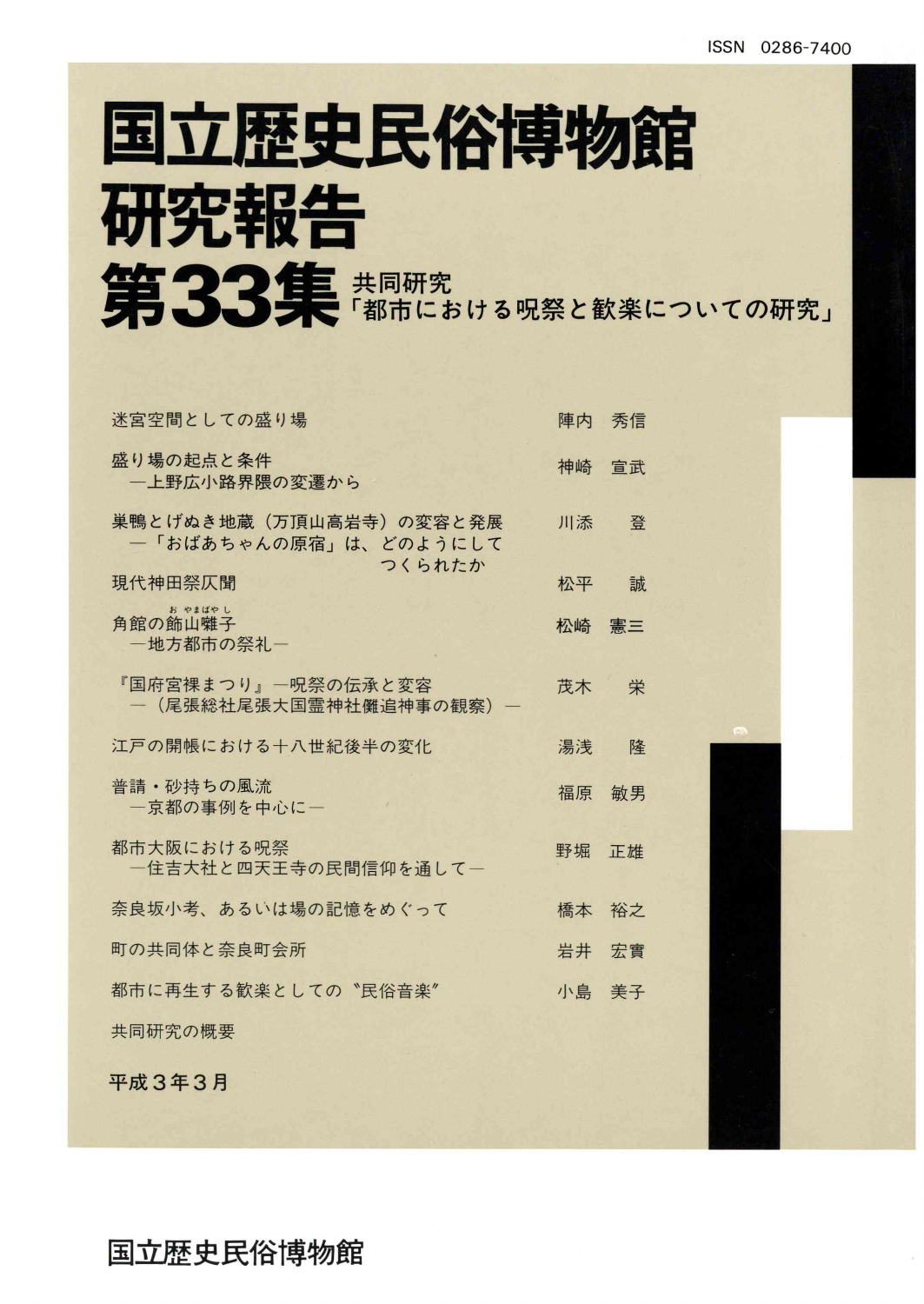## 国立歴史民俗博物館

## 研究報告

## 第33集 共同研究

「都市における呪祭と歓楽についての研究」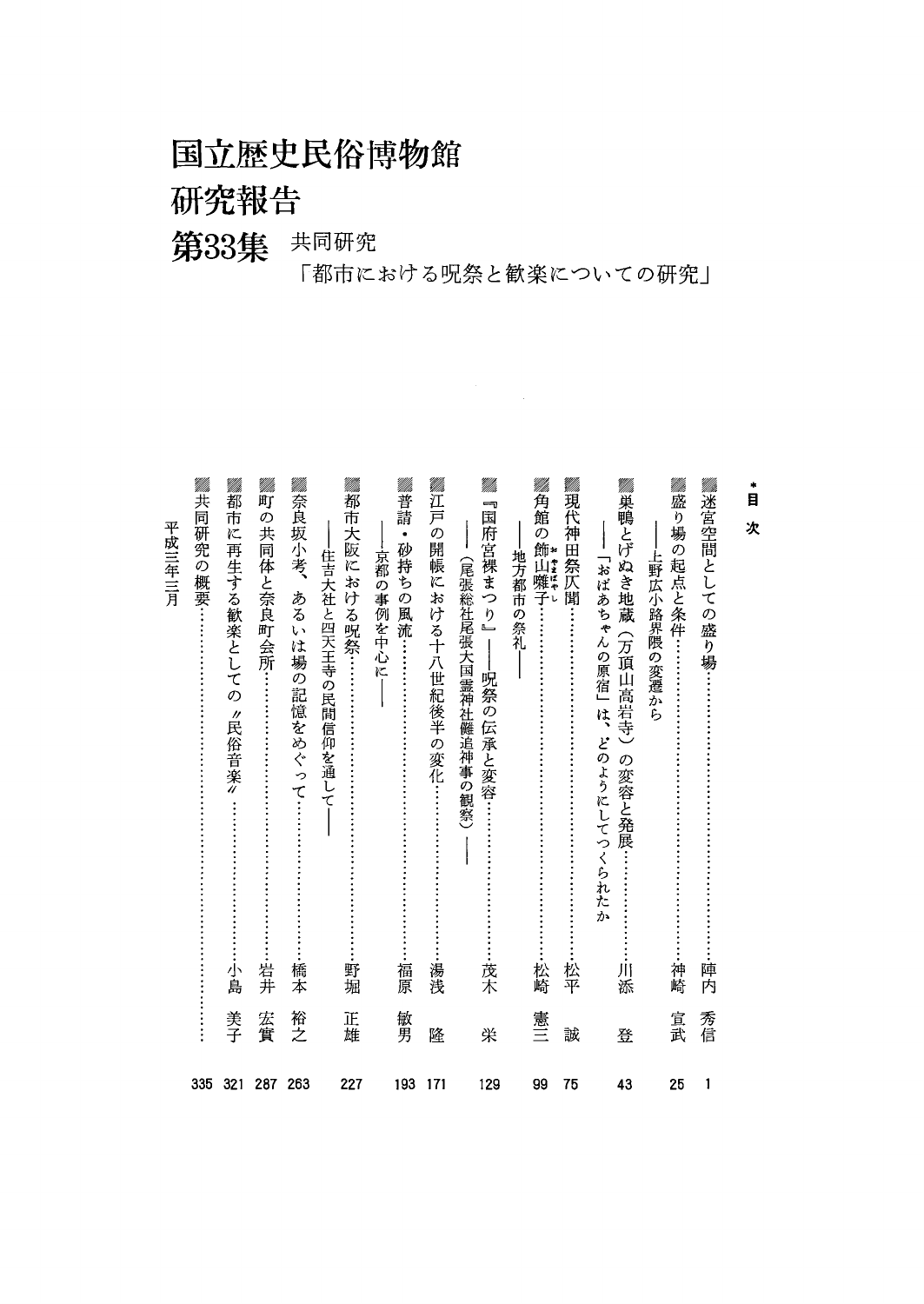#### **Bulletin of**

#### the National Museum

#### of Japanese History

vol. 33 Joint Study of Researches on Festivity and Entertainment in Urban Communities

#### Contents:

| JINNAI, H.     |                                                              |
|----------------|--------------------------------------------------------------|
| KANZAKI, N.    | Changes with Sakari-ba (amusement quarters) 25               |
| KAWAZOE, N.    | Historical Background of Togenuki Jizô in Sugamo 43          |
| MATSUDAIRA, M. |                                                              |
| MATSUZAKI, K.  | Oyamabayashi in Kakunodate City - A Festival in              |
|                |                                                              |
| Mogi, S.       | "Hadaka Matsuri" (Naked Body Festival) at Kokufu             |
|                | Shrine-Transmission and Transformation of the                |
|                |                                                              |
| YUASA, T.      | Transfigured Image-unveiling Rituals at Edo in               |
|                | the Late 18 Century ………………………………………… 171                     |
| FUKUHARA, T.   | Furyu Associated with Construction and Sand-Carrying ··· 193 |
| NOBORI, M.     | Festivity in the Metropolitan Osaka  227                     |
| Наѕнимото, Н.  | Brief Study on Narazaka Slope, or Concerning the Me-         |
|                |                                                              |
| Iwal, H.       | Town Community and Nara Town Meeting Places  287             |
| KOJIMA, T.     | "Folkloric Music" as Pleasure Revived in Cities 321          |
|                |                                                              |
| Mar. 1991      |                                                              |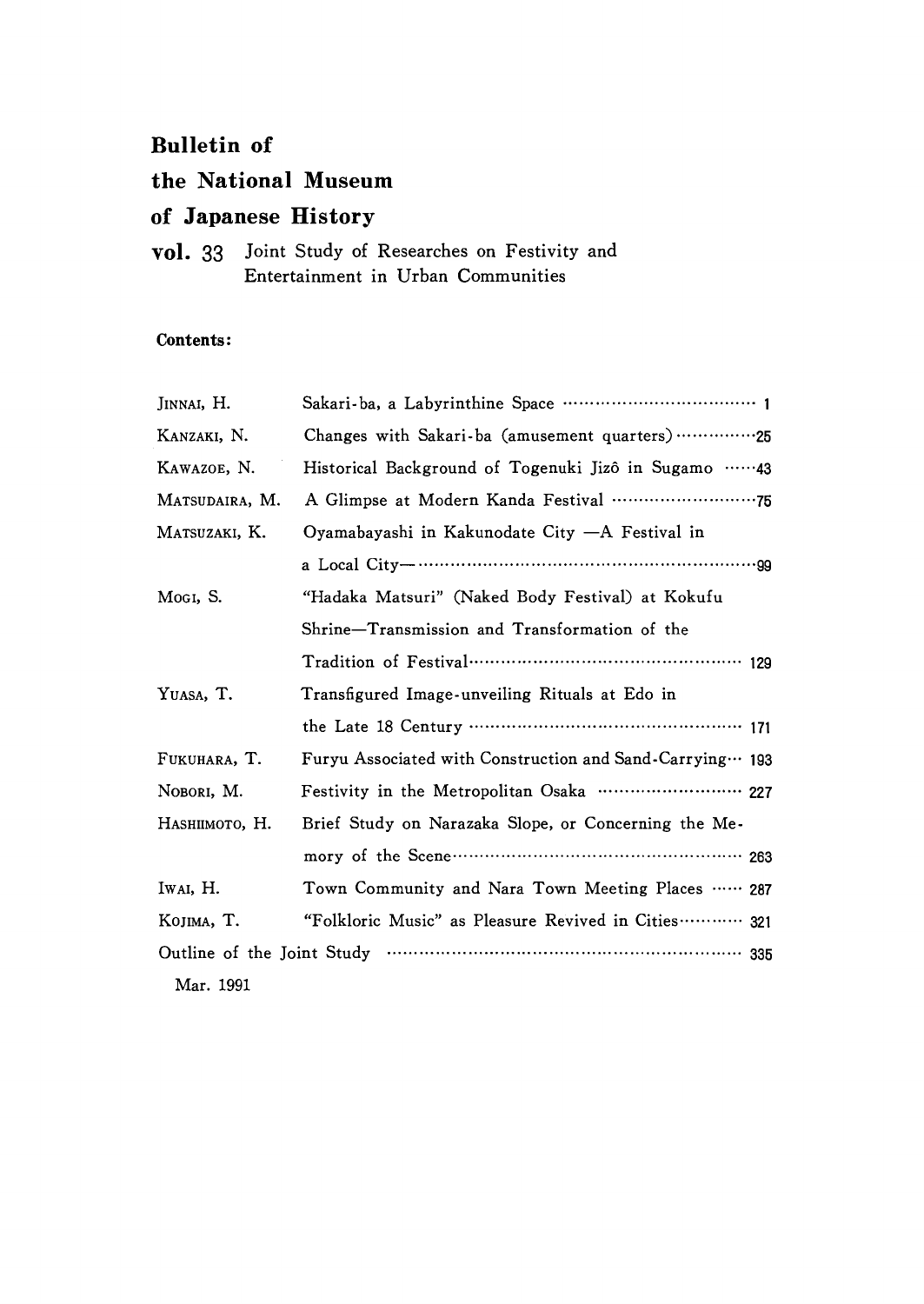#### 国立歴史民俗博物館研究報告寄稿要項

- 1.国立歴史民俗博物館研究報告は,歴史学,考古学,民俗学およびそれらの協 業による広義の歴史学ならびにそれらと関連する諸科学に関する論文,資料・ 研究ノート,調査研究活動報告等を掲載・発表することにより,それらの学問 の発展に寄与するものである。
- 2.国立歴史民俗博物館研究報告に寄稿することができる者は,次のとおりとす る。
- (1)国立歴史民俗博物館(以下「本館」という)の教官(客員教授等を含む) および本館の組織,運営に関与する者
- (2)本館が受け入れた各種研究員および研究協力老等
- (3)その他本館において適当と認めた者
- 3.原稿を寄稿する場合は,論文,資料・研究ノート,調査研究活動報告等のう ち,いずれであるかをその表紙に明記するものとする。なお,この区分につい ての最終的な調整は,国立歴史民俗博物館研究委員会(以下「研究委員会」と いう)において行う。
- 4.原稿執筆における使用言語は,日本語を原則とする。ただし,他の言語を用 いる場合は,研究委員会に相談するものとする。
- 5特殊な文字,記号,印刷方法等が必要な場合は,研究委員会に相談するもの とする。
- 6. 寄稿する原稿には,原則として英文により400語程度の要旨を付けるか,あ るいは英訳用の和文800字以内の要旨を付けるものとする。
- 7. 寄稿する原稿の枚数は,原則として制限しない。ただし,研究委員会の判断 により,紙数等の関係から分割して掲載することがある。
- 8.寄稿する原稿は,必ず清書し,原稿の写し1部を添付するものとする。
- 9. 寄稿された原稿は、研究委員会において検討のうえ、採否を決定する。
- 10. 稿料の支払い,掲載料の徴収は行わない。
- 11.原稿の寄稿先および連絡先は,次のとおりとする。
	- 尋285佐倉市城内町117番地 国立歴史民俗博物館内 国立歴史民俗博物館研究委員会(電話 代表 0434-86-0123)

| 国立歴史民俗博物館研究報告                  |          | 第33集                                          |
|--------------------------------|----------|-----------------------------------------------|
| 平成 3 年 3 月23日<br>平成 3 年 3 月30日 | 印<br>発行行 | 刷<br>(非売品)                                    |
| 編集・発行                          |          | 国立歴史民俗博物館                                     |
|                                |          | 〒285 千葉県佐倉市城内町117<br>電 話 0434―86―0123(代表)     |
| 刷<br>印                         |          | 第一法規出版株式会社                                    |
|                                |          | 〒107 東京都港区南青山 2-11-17<br>電話 03-3404-2251 (代表) |

©Printed in Japan Mar. 1991